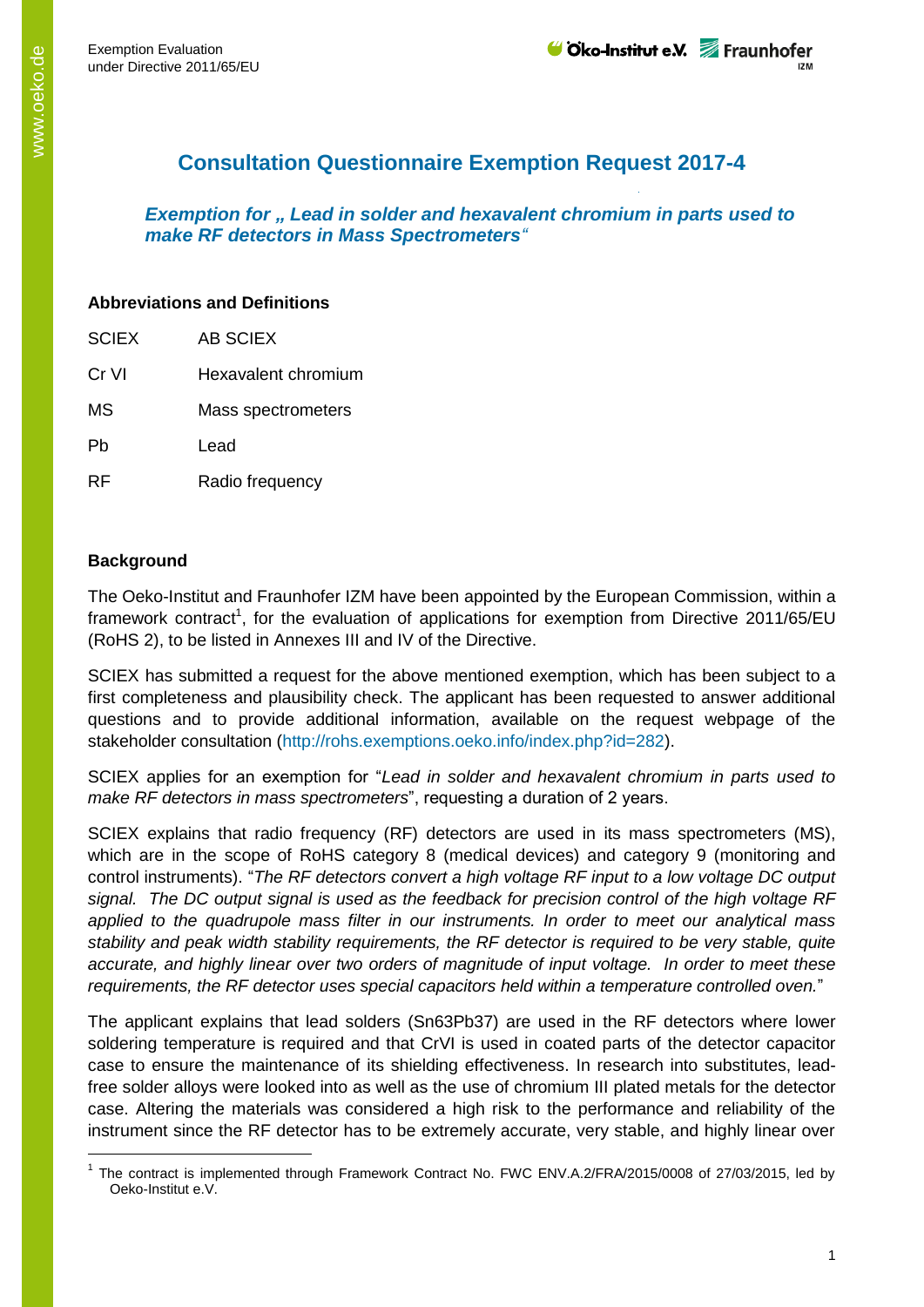two orders of magnitude of input voltage. Alternative substitutes will have to achieve the same level of performance.

SCIEX states that a RoHS compliant version was designed and built, but it did not pass failure analysis. A three stage conversion plan has been developed to study the reliability of substitutes and conduct conversion to RoHS where feasible with an estimated duration of 24 months. Alternative compliant materials will be used where such parts meet the required performance specifications of the equipment.

For details, please check the applicant's exemption request at: <http://rohs.exemptions.oeko.info/index.php?id=282>

The objective of this consultation and the review process is to collect and to evaluate information and evidence according to the criteria listed in Art. 5 (1) (a) of Directive 2011/65/EU (RoHS II), which can be found under:

<http://eur-lex.europa.eu/LexUriServ/LexUriServ.do?uri=CELEX:32011L0065:EN:NOT>

If you would like to contribute to the stakeholder consultation, please answer the following questions:

## **Questions**

- 1. The applicant has requested an exemption for "*Lead in solder and hexavalent chromium in parts used to make RF detectors in Mass Spectrometers"* for category 8 and 9 products and for a duration of 2 years.
	- a. Do you agree with the scope of the exemption as proposed by the applicant?
	- b. Please suggest an alternative wording and explain your proposal, if you do not agree with the proposed exemption wording.
	- c. Please explain why you either support the applicant's request or object to it. To support your views, please provide detailed technical argumentation / evidence in line with the criteria in Art. 5(1)(a) to support your statement.
- 2. Please provide information concerning possible substitutes or developments that may enable reduction, substitution or elimination, at present or in the future, of lead in solders used in the RF detector and of CrVI present in the detector casing of mass spectrometers;
	- a. In this regard, please provide information as to alternatives that may cover part or all of the applicability range of lead and CrVI in the RF detectors;
	- b. In your answer please refer not only to substance substitutes, but also to possible technological alternatives that would eliminate the need for lead and CrVI in this application.
	- c. Please provide quantitative data as to application specifications to support your view.
- 3. The exemption is requested for lead solders and CrVI coatings of RF detectors in use in mass spectrometers of category 8 and category 9. Devices covered by these categories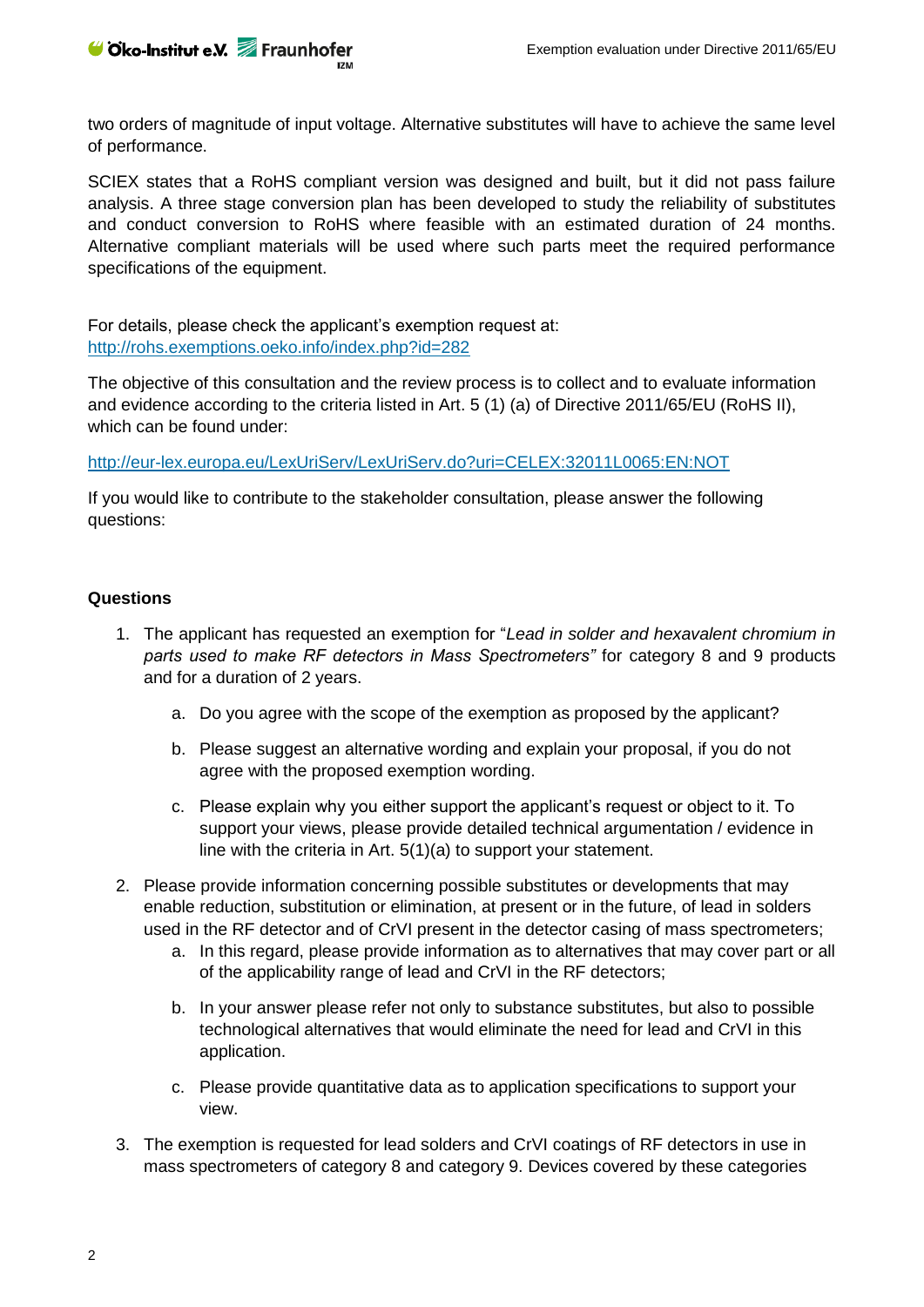came into the scope of the Directive between July 2014 (medical devices and non-industrial monitoring and control instruments) and July 2017 (industrial monitoring and control instruments) and must be RoHS compliant in order to be placed on the EU market after the respective dates. At present the RoHS Directive annexes do not contain exemptions understood to be relevant for these applications. It is thus assumed that other RF detectors in use in mass spectrometers have achieved RoHS compliance.

- a. Do you support this view? If not, please specify why the requested exemption would be justified and how the SCIEX equipment differs from compliant Ms on the EU market.
- b. If relevant, please specify additional equipment for which the exemption would be needed aside from the SCIEX MS and how such equipment differs from compliant Ms on the EU market.
- c. Please provide a roadmap of on-going research into substitutes for lead and CrVI for such applications (phases that are to be carried out), detailing the current status as well as the estimated time needed for further stages.
- 4. Other manufacturers of mass spectrometers so far have not supported the applicant's exemption request. Please provide information as to other manufacturers' mass spectrometers with similar performance that achieve RoHS-compliance without the requested exemption.
- 5. As part of the evaluation, socio-economic impacts shall also be compiled and evaluated. For this purpose, please provide details in respect of the following:
	- a. Please estimate the volume of equipment to be placed on the market annually through this exemption, should it be granted. Please provide relevant data and calculations to support your views.
	- b. Sciex estimates that between 15 to 20 g of lead and 194 mg of CrVI will be placed on the EU market annually through this exemption. Please specify if you support this estimation or provide an alternative estimation backed with relevant data and calculations;
	- c. Please estimate possible additional waste to be generated through a forced phaseout should the exemption not be granted;
	- d. Please provide estimation of impacts on employment in total, in the EU and outside the EU, should the exemption not be granted. Please detail the main sectors in which possible impacts are expected –MS manufacturers, RF detector manufacturers, supply chain, retail, etc.
	- e. For the case that the exemption is not granted, SCIEX details various impacts that could be expected in relation to suppliers of relevant equipment and consumers of such equipment (see response to clarification questions for further details).
		- i. Please specify whether you support this view and estimate additional costs/benefits associated with a forced substitution should the exemption not be granted, and how they are to be divided between various sectors (e.g. private, public, industry: manufacturers, suppliers, retailers).